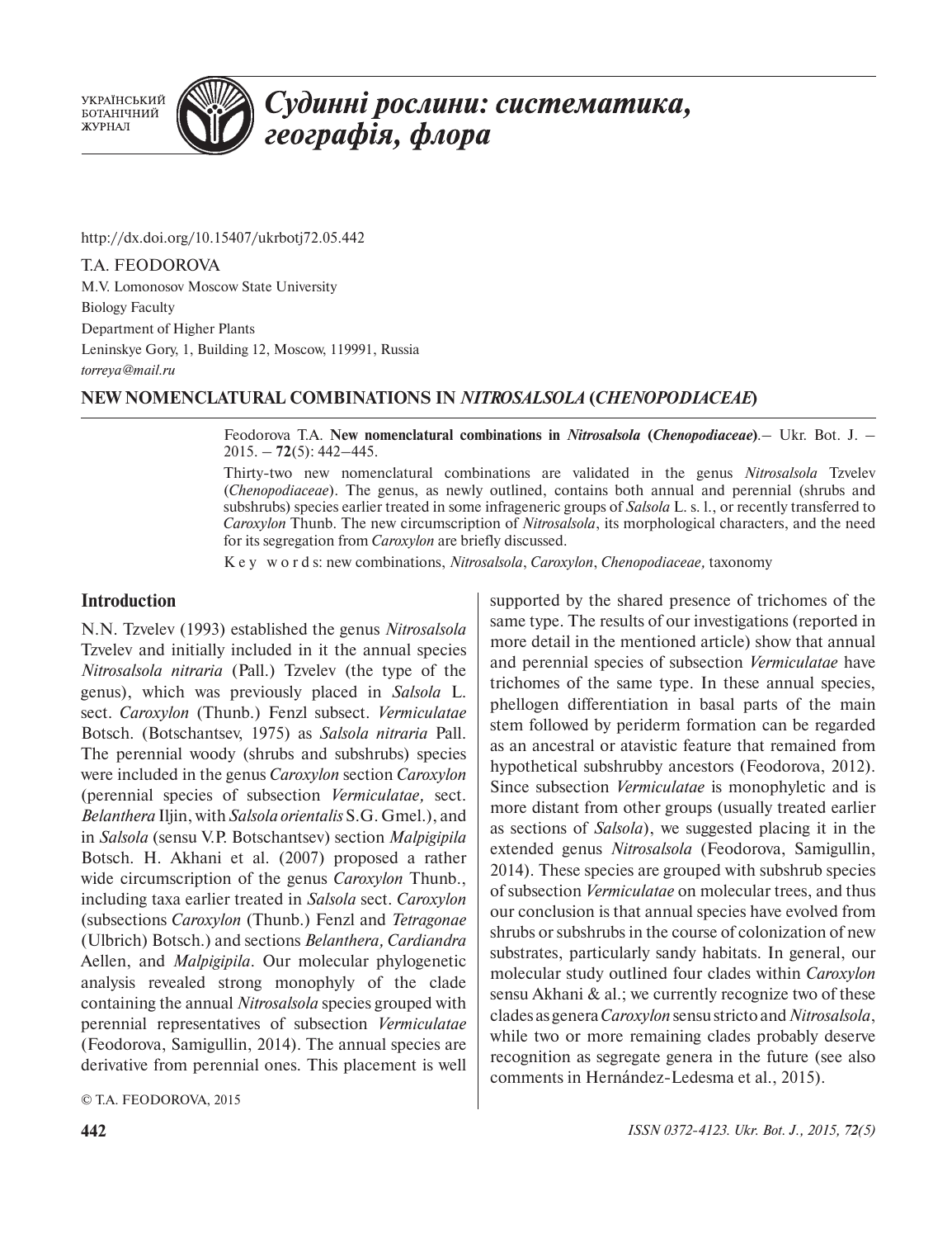Based on our morphological and phylogenetic investigations, some taxa have to be transferred to the genus *Nitrosalsola*. Relevant nomenclatural combinations have been already proposed in our article (Feodorova, Samigullin, 2014). However, this electronic publication, available at the web site of the electronic journal «Вопросы современной альгологии», until now had no printed version, and the electronic version at present does not comply with conditions of effective publication outlined in Art. 29 and Art. 30 of the *International Code of Nomenclature for Algae, Fungi and Plants* (McNeill et al., 2012). Consequently, the nomenclatural combinations proposed in the mentioned article (Feodorova, Samigullin, 2014) have not been effectively published. In order to ensure effective publication, these new combinations are validated here.

#### **Validation of new combinations**

*Nitrosalsola acanthoclada* (Botsch.)T.A. Theodorova, comb. nov. Basionym: *Salsola acanthoclada* Botsch. 1968, Novosti Sist. Vyssh. Rast. 5: 233.

*Nitrosalsola aegaea* (Rech. f.) T.A. Theodorova, comb. nov. Basionym: *Salsola aegaea* Rech. f. 1943, Denksch. Akad. Wiss. Wien, Math.-Nat. 105(2), Abt.  $1:67.$ 

*Nitrosalsola algeriensis* (Botsch.) T.A. Theodorova, comb. nov. Basionym: *Salsola algeriensis* Botsch. 1975, Bot. Zhurn. 60(4): 498.

*Nitrosalsola arabica* (Botsch.) T.A. Theodorova, comb. nov. Basionym: *Salsola arabica* Botsch. 1975, Bot. Zhurn. 60(4): 499.

*Nitrosalsola baryosma* (Schult.) T.A. Theodorova, comb. nov. Basionym: *Chenopodium baryosmon* Schult. 1820, Syst. Veg. 6: 269.

Delile in 1813 mentioned this species as *Salsola foetida* but without any description (*nomen nudum*). J. A. Schultes (l. c.) properly described *Chenopodium baryosmon* in 1820. Thus, the new combination is based on that basionym. Some authors supposed that *Nitrosalsola baryosma* is a synonym of *Salsola imbricata* Forssk. (Boulos, 1991; Freitag, 1997). If so, the earlier name *S. imbricata* should have priority; however, this name had no type when it was first published; it was later typified by Boulos (1991). In contrast to this view, I agree with Botschantzev (1975) and Freitag (1989) that at present it would be more appropriate to recognize two species, *Nitrosalsola baryosma* and *Salsola imbricata*. Trichomes on branches of *S. imbricata* have smooth surface, but those of *Nitrisalsola baryosma* are with rough surface.

*Nitrosalsola brevifolia* (Desf.) T.A. Theodorova, comb. nov. Basionym: *Salsola brevifolia* Desf. 1798, Fl. Atlant. 1: 218.

*Nitrosalsola chellalensis* (Botsch.) T.A. Theodorova, comb. nov. Basionym: *Salsola chellalensis* Botsch. 1975, Bot. Zhurn. 60(4): 499.

*Nitrosalsola damascena* (Botsch.) T.A. Theodorova, comb. nov. Basionym: *Salsola damascena* Botsch. 1975, Bot. Zhurn. 60(4): 500.

*Nitrosalsola delileana* (Botsch.) T.A. Theodorova, comb. nov. Basionym: *Salsola delileana* Botsch. 1964, Novosti Sist. Vyssh. Rast. (vol. of 1964): 371.

*Nitrosalsola dendroides* (Pall.) T.A. Theodorova, comb. nov. Basionym: *Salsola dendroides* Pall. 1803, Illustr. Pl.: 22, tab. 4.

*Nitrosalsola dzhungarica* (Iljin) T.A. Theodorova, comb. nov. Basionym: *Salsola dzhungarica* Iljin, 1936, Trudy Bot. Inst. Akad. Nauk SSSR, ser. 1, 2: 129.

*Nitrosalsola ericoides* (M.Bieb.) T.A. Theodorova, comb. nov. Basionym: *Salsola ericoides* M.Bieb. 1806, Mém. Soc. Imp. Nat. Moscou, 1: 141.

*Nitrosalsola gaetula* (Maire) T.A. Theodorova, comb. nov. Basionym: *Salsola foetida* Delile var. *gaetula* Maire, 1833, Bull. Soc. Hist. Nat. Afriq. Nord, 27, 7: 257.

*Nitrosalsola gypsacea* (Botsch.) T.A. Theodorova, comb. nov. Basionym: *Salsola gypsacea* Botsch. 1975, Bot. Zhurn. 60(4): 500.

*Nitrosalsola heliaramiae* (Mouterde) T.A. Theodorova, comb. nov. Basionym: *Salsola heliaramiae* Mouterde, 1966, Nouv. Fl. Liban, Syrie, texte 1: 432; atlas 1: pl. 144, fig. 5.

*Nitrosalsola hispanica* (Botsch.) T.A. Theodorova, comb. nov. Basionym: *Salsola hispanica* Botsch. 1975, Bot. Zhurn. 60(4): 501.

*Nitrosalsola incanescens*(C.A. Mey.)T.A. Theodorova, comb. nov. Basionym: *Salsola incanescens* C.A. Mey. 1833, in Eichw., Pl. Casp.-Cauc. 2: 35.

*Nitrosalsola laricina* (Pall.) T.A. Theodorova, comb. nov. Basionym: *Salsola laricina* Pall. 1803, Illustr. Pl.: 21, tab. 13.

*Nitrosalsola libica* (Botsch.) T.A. Theodorova, comb. nov. Basionym: *Salsola libica* Botsch. 1975, Bot. Zhurn. 60(4): 501.

*Nitrosalsola mairei* (Botsch.) T.A. Theodorova, comb. nov. Basionym: *Salsola mairei* Botsch. 1975, Bot. Zhurn. 60(4): 502.

*Nitrosalsola mandavillei* (Botsch.) T.A. Theodorova, comb. nov. Basionym: *Salsola mandavillei* Botsch. 1975, Bot. Zhurn. 60(4): 502.

*ISSN 0372-4123. Укр. ботан. журн., 2015, 72(5)* **443**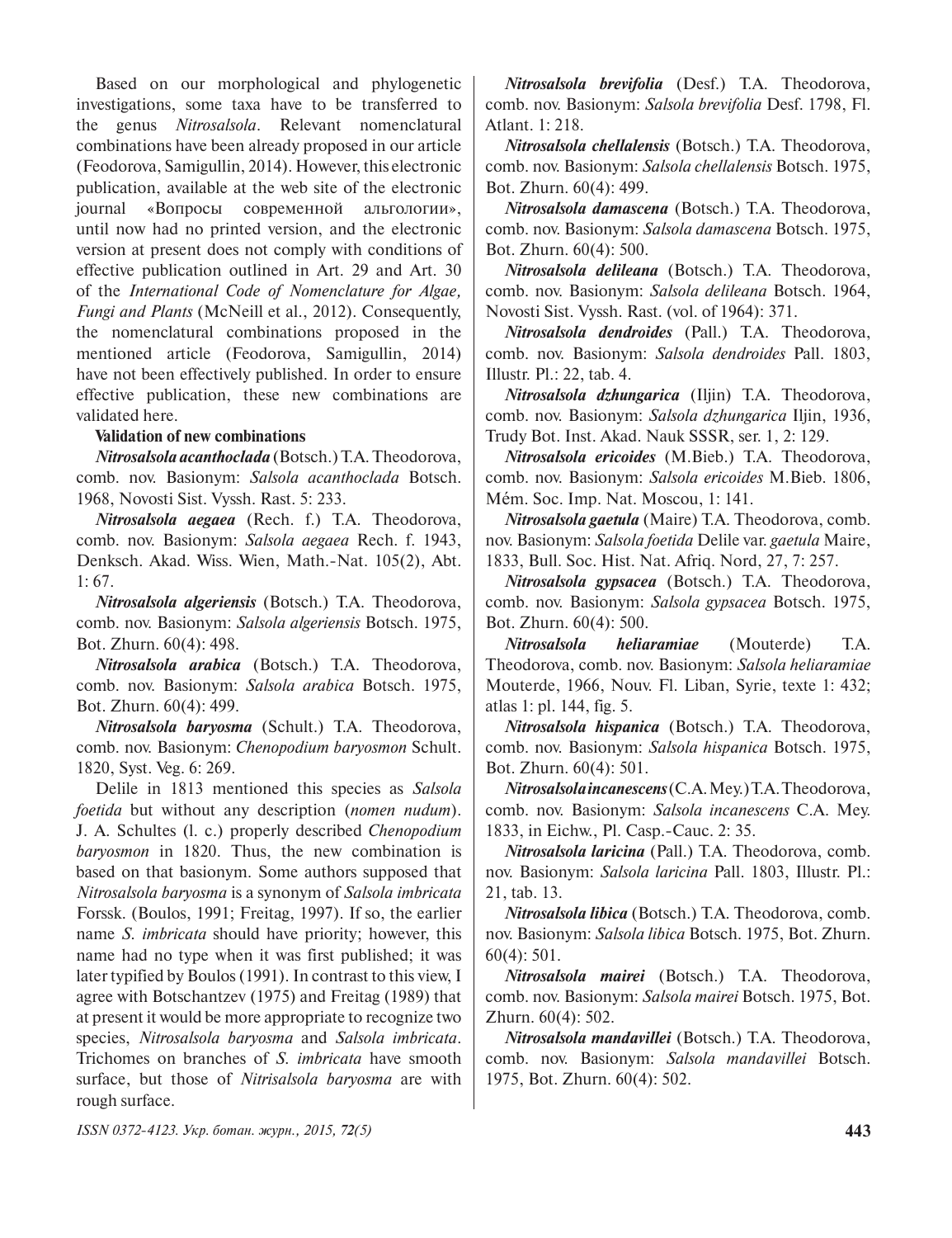*Nitrosalsola micranthera* (Botsch.) T.A. Theodorova, comb. nov. Basionym: *Salsola micranthera* Botsch. 1952, Bot. Mater. Gerb. Inst. Bot. Zool. Akad. Nauk Uzbeksk. S.S.R. (Tashkent) 13: 5.

*Nitrosalsola orientalis*(S.G. Gmel.)T.A. Theodorova, comb. nov. Basionym: *Salsola orientalis* S.G. Gmel. 1784, Reise Russl. 4: 47, tab. 5.

*Nitrosalsola palaestinica* (Botsch.) T.A. Theodorova, comb. nov. Basionym: *Salsola palaestinica* Botsch. 1975, Bot. Zhurn. 60(4): 503.

*Nitrosalsola portilloi* (Caball.) T.A. Theodorova, comb. nov. Basionym: *Salsola portilloi* Caball. 1936, Bol. Soc. Esp. Hist. Nat. 36(3): 143.

*Nitrosalsola praemontana* (Botsch.) T.A. Theodorova, comb. nov. Basionym: *Salsola praemontana* Botsch. 1975, Bot. Zhurn. 60(4): 503.

*Nitrosalsola rodinii* (Botsch.) T.A. Theodorova, comb. nov. Basionym: *Salsola rodinii* Botsch. 1975, Bot. Zhurn. 60(4): 504.

*Nitrosalsola roshevitzii* (Iljin) T.A. Theodorova, comb. nov. Basionym: *Salsola roshevitzii* Iljin, 1933, Bot. Zhurn. 18(4): 277.

*Nitrosalsola subglabra* (Botsch.) T.A. Theodorova, comb. nov. Basionym: *Salsola subglabra* Botsch. 1975, Bot. Zhurn. 60(4): 504.

*Nitrosalsola syriaca* (Botsch.) T.A. Theodorova, comb. nov. Basionym: *Salsola syriaca* Botsch. 1975, Bot. Zhurn. 60(4): 505.

*Nitrosalsola vermiculata* (L.) T.A. Theodorova, comb. nov. Basionym: *Salsola vermiculata* L. 1753, Sp. Pl.: 223.

*Nitrosalsola volkensii* (Asch. & Schweinf.) T.A. Theodorova, comb. nov. Basionym: *Salsola volkensii* Asch. & Schweinf. 1887, Ill. Fl. Égypte: 130.

# **Acknowledgments**

I am grateful to my co-author and colleague Tagir H. Samigullin (M.V. Lomonosov Moscow State University) for molecular-phylogenetic tree building, and to Sergei L. Mosyakin (M.G. Kholodny Institute of Botany, National Academy of Sciences of Ukraine) for his editorial comments on the manuscript. The article is dedicated to the living memory of Nikolai N. Tzvelev (Tsvelev) (1925–2015), an outstanding Russian plant taxonomist who already in 1993 validated the genus *Nitrosalsola* and several other segregate genera of *Salsoloideae* later confirmed by further molecular phylogenetic studies.

## REFERENCES

- Akhani H., Edwards G.H., Roalson E.H. Diversification of the Old World *Salsoleae* s.l. (Chenopodiaceae): molecular phylogenetic analysis of nuclear and chloroplast datasets and a revised classification, *Intl. J. Plant Sci.,* 2007, **168**(6), pp. 931–956.
- Bochantsev V.P. Vidy podsektsii *Vermiculatae* Botsch. sektsii *Caroxylon* (Thunb.) Fenzl roda *Salsola* L. In: *Novosti Sist. Vyssh. Rast.*, Leningrad: Nauka, 1975, vol. 12, pp. 160–194 [Бочанцев В.П. Виды подсекции *Vermiculatae* Botsch. cекции *Caroxylon* (Thunb.) Fenzl рода *Salsola* L. // *Новости сист. высш. раст.* – Л.: Наука, 1975. – Т. 12. – С. 160–194].
- Boulos L. The identity, typification and distribution of *Salsola imbricata* Forsskål, *Kew Bull*., 1991, **46**, pp. 137–140.
- Feodorova T.A. Morfologicheskoe, molekulyarnofilogeneticheskoe i taksonomicheskoe issledovanie roda *Caroxylon* Thunb. sensu latissimo. In: *Leonid Vasil'yevich Kudryashov. Ad memoriam: Sbornik statey*. Ed. A.K. Timonin, Мoscow: MAKS Press, 2012, pp. 155–170 [Федорова Т.А. Морфологическое, молекулярно-филогенетическое и таксономическое исследование рода *Caroxylon* Thunb. sensu latissimo // *Леонид Васильевич Кудряшов. Ad memoriam: Сборник статей* / Ред. А.К. Тимонин. – М.: МАКС Пресс, 2012. – С. 155–170].
- Feodorova T.A., Samigullin T.H. *Voprosy Sovremennoy Al'gologii*, 2014, 3S(7S) (available at: http://algology. ru/525) [Федорова Т.А., Самигуллин Т.Х. Таксономическое положение видов подсекции *Vermiculatae* Botsch. секции *Caroxylon* (Thunb.) Fenzl рода *Salsola* L. (*Chenopodiaceae* Juss.) // *Вопросы современной альгологии*. – 2014. – № 3S (7S): мат-лы междунар. конф. «Экологическая физиология водных фототрофов: распространение, запасы, химический состав и использование».III Сабининские чтения, Ч. 2 (available at: http://algology.ru/525)].
- Freitag H. Contributions to the chenopod flora of Egypt, *Flora*, 1989, **183**, pp. 149–173.
- Freitag H. *Salsola imbricata* Forssk. In: Rechinger K.-H. *Flora Iranica*, 1997, vol. 172, pp. 193–195.
- Hernández-Ledesma P., Berendsohn W.G., Borsch T., von Mering S., Akhani H., Arias S., Castañeda-Noa I., Eggli U., Eriksson R., Flores-Olvera H., Fuentes-Bazán S., Kadereit G., Klak C., Korotkova N., Nyffeler R., Ocampo G., Ochoterena H., Oxelman B., Rabeler R.K., Sanchez A., Schlumpberger B.O., Uotila P. A taxonomic backbone for the global synthesis of species diversity in the angiosperm order *Caryophyllales*, *Willdenowia*, 2015, **45**(3), pp. 281–383.
- *International Code of Nomenclature for algae, fungi and plants*  (*Melbourne Code*)*, adopted by the Eighteenth International Botanical Congress, Melbourne, Australia, July 2011*. Eds J. McNeill, F.R. Barrie, W.R. Buck, V. Demoulin, W. Greuter, D.L. Hawksworth, P.S. Herendeen, S. Knapp, K. Marhold, J. Prado, W.F. Proud'Homme van Reine, J.F. Smith, J.H. Wiersema, N.J. Turland, Königstein: Koeltz Scientific Books, 2012. In: *Regnum Vegetabile*, 2012, vol. 154, pp. 1–274.